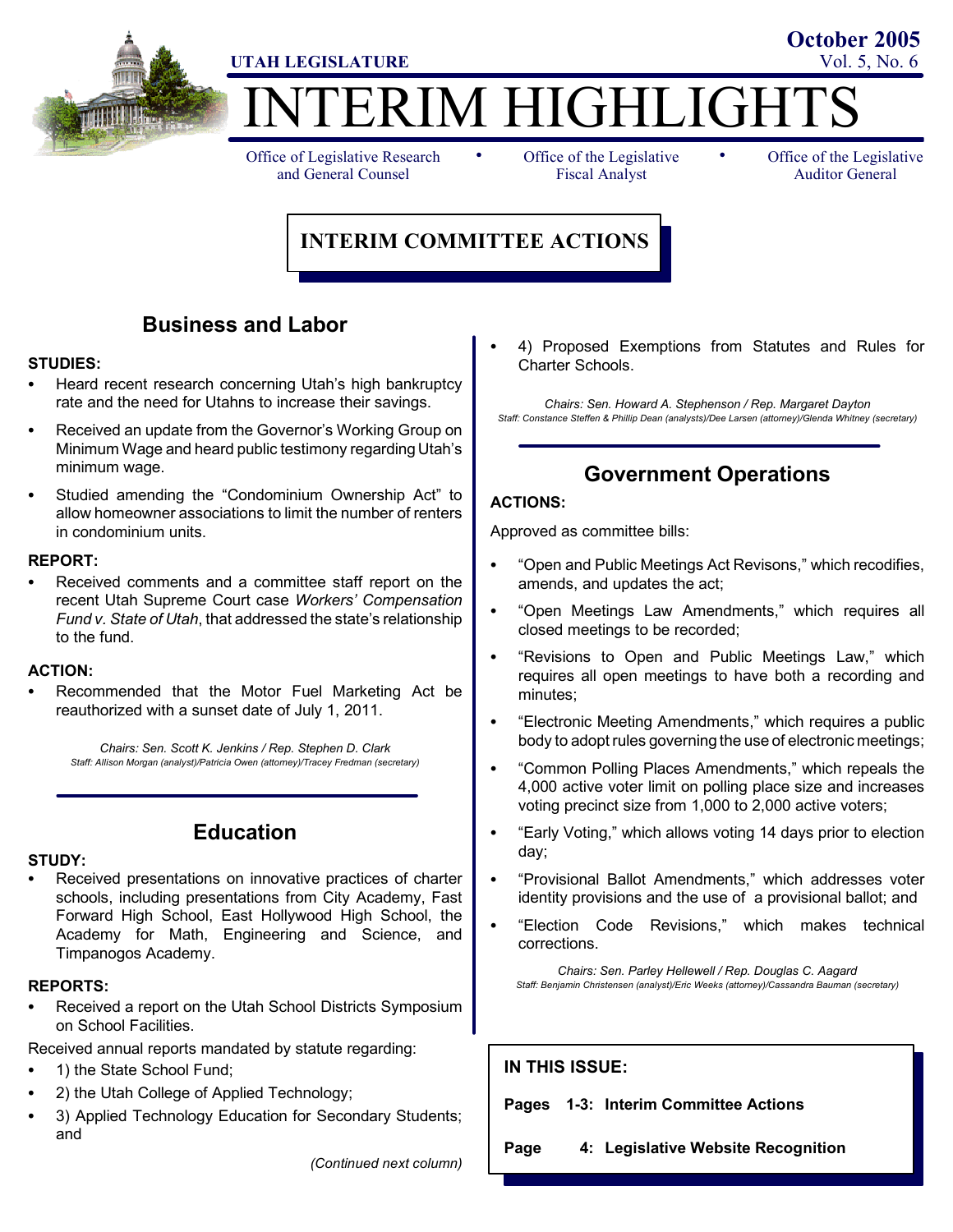# **Health and Human Services**

# **STUDIES:**

- Reviewed strategies adopted in Utah and other states for containing Medicaid pharmaceutical spending. Also studied other states' efforts to aggregate the purchasing of pharmaceuticals by publicly funded entities.
- Received draft legislation, "Resolution Supporting Medicaid Preferred Drug List for Acid Reflux and Statins."
- The Department of Health, the Utah Dental Association, the Utah Medical Association, and the Utah Hospitals and Health Systems Association commented on issues related to Medicaid provider reimbursement.
- The Utah Department of Health and Utah Issues commented regarding Medicaid issues anticipated during the 2006 General Session.
- Reviewed draft legislation, "Adoption and Vital Statistics Amendments," that would modify the disclosure of adoption records.

*Chairs: Sen. Allen M. Christensen / Rep. Bradley G. Last Staff: Mark Andrews (analyst)/Catherine Dupont, Thomas Vaughn (attorneys)/Joy Miller (secretary)*

# **Judiciary**

- The CCJJ (Commission on Criminal and Juvenile Justice) presented the annual DUI report.
- The Department of Corrections and the CCJJ reported on sex offender treatment.

# **ACTIONS:**

**REPORTS:**

- Adopted draft legislation, "Child Protection Amendments," as a committee bill.
- Conducted a sunset review on pleas in abeyance for DUI violations. The committee then voted to extend the sunset date to July 1, 2008.

*Chairs: Sen. David L. Thomas / Rep. James A. Ferrin Staff: Jerry Howe (analyst)/Esther Chelsea-McCarty (attorney)/Cassandra Bauman (secretary)*

# **Law Enforcement and Criminal Justice**

# **STUDY:**

The Department of Corrections presented information on privatization of certain aspects of corrections and treatment. The committee discussed related issues.

# **REPORTS:**

- CCJJ (Commission on Criminal and Juvenile Justice) presented the statutorily required Crime Reduction Assistance Program Report and the Federal Equitable Sharing Report relating to forfeited property and its disposition.
- The Dispatch Services Subcommittee presented a report on visits to Weber, Davis, and Salt Lake dispatch centers.

*(Continued next column)*

# **ACTION:**

Requested draft legislation regarding DNA collection from juvenile felony sex offenders.

*Chairs: Sen. D.C. Buttars / Rep. DeMar "Bud" Bowman Staff: Stewart Smith (analyst)/Susan Creager Allred (attorney)/Wendy Bangerter (secretary)*

# **Natural Resources, Agriculture, and Environment**

## **REPORT:**

The Department of Natural Resources reported on funds expended for species protection.

# **ACTION:**

Considered draft legislation, "County Option Sales and Use Tax for Agricultural Land and Open Land," that would allow qualifying counties to impose a county option sales and use tax, that would be used to protect agricultural and open land.

*Chairs: Sen. Thomas V. Hatch / Rep. Roger E. Barrus Staff: Brian Allred (analyst)/John Fellows & Emily Brown (attorneys)/Joy Miller (secretary)*

# **Political Subdivisions**

# **STUDIES:**

- The Automated Geographic Reference Center briefed the committee on the implementation of several bills related to the Geographic Information System.
- Representatives of Utah's seven AOGs (Associations of Governments) explained the concepts of proposed legislation that would place the AOGs in statute.
- Considered a proposal to require the courts to award costs and reasonable attorney's fees to a property owner in an eminent domain action if the compensation and damages award exceeds the highest offer by more than ten percent.

*Chairs: Sen. Carlene M. Walker / Rep. Brad L. Dee Staff: Joseph Wade (analyst)/Robert Rees (attorney)/Wendy Bangerter (secretary)*

# **Public Utilities and Technology**

# **REPORTS:**

- Received a report from the Energy Policy Working Group regarding the creation of a state energy policy in four areas: energy development; transmission; conservation; and governmental organizations.
- The Department of Environmental Quality, Utah Geologic Survey, and the Division of Facilities Construction and Management reported as required by statute regarding the integration of energy functions following the 2005 dissolution of the Utah Energy Office.
- Received the Natural Resource Economic Cluster Report.

# **ACTION:**

Adopted draft legislation, "Utah International Trade Commission," as a committee bill.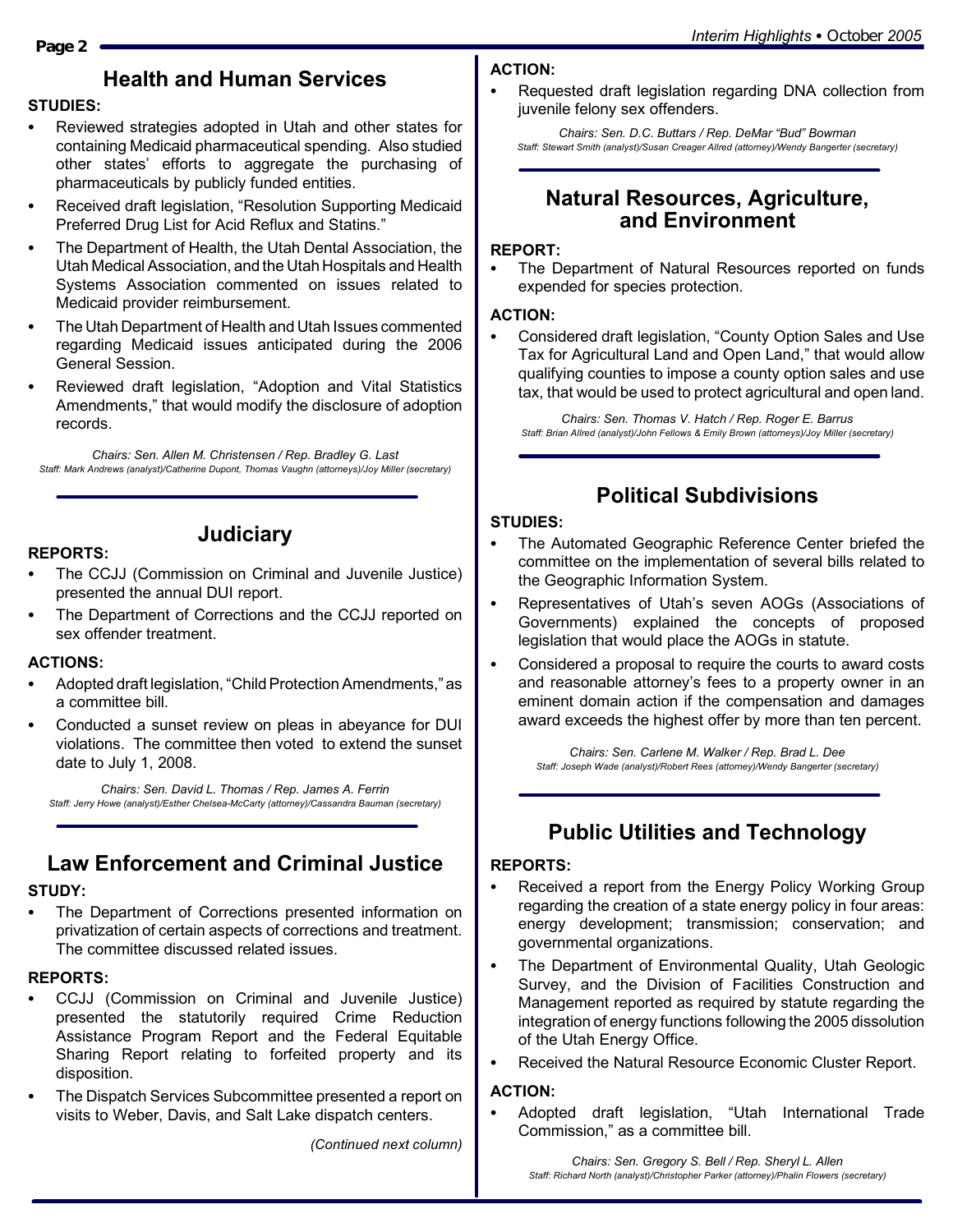# **Revenue and Taxation**

## **REPORTS:**

- The Tax Reform Task Force reported its recommendations regarding income, sales and use, property, and other taxes.
- The Utah State Tax Commission reported on proposed legislation to prevent abusive tax avoidance practices and to impose penalties for failing to file certain tax returns.

*Chairs: Sen. Curtis S. Bramble / Rep. Wayne A. Harper Staff: Bryant Howe & Phillip Dean (analysts)/Rebecca Rockwell & Angela D. Oakes (attorneys) Phalin Flowers (secretary)*

# **Transportation**

### **STUDY:**

Reviewed proposed Transportation Commission rules regarding a prioritization process for new transportation capacity projects.

### **REPORTS:**

- The CCJJ (Commission on Criminal and Juvenile Justice) reported on the use of pleas in abeyance involving DUI violations.
- The CCJJ reported on DUI-related collection and maintenance of data by the courts to allow sentencing and penalty enhancement decisions for repeat DUI offenders.

### **ACTIONS:**

- Requested draft legislation to extend the sunset date for statutory restrictions on pleas to DUI violations.
- Requested draft legislation to amend provisions regarding the use of ignition interlock devices.

Approved as committee bills the draft legislation:

- "Commercial Driver License Amendments,"
- "Identification Card Expiration Amendments," and
- "Commercial Driver Training School Act Amendments."

*Chairs: Sen. Sheldon L. Killpack / Rep. Joseph G. Murray Staff: Mark Steinagel (analyst)/Shannon Halverson (attorney)/Tracey Fredman (secretary)*

# **Workforce Services & Community and Economic Development**

### **REPORTS:**

Received the following reports:

- Use of the Southeastern Utah Small Business Development Fund;
- Development zones and the granting of partial rebates of new state revenues, as required by U.C.A. Section 63-38f-1706;
- Providing low and moderate income housing and assistance provided to local governments, as required by U.C.A. Section 9-4-1204;

*(Continued next column)*

- Reconciling child care delinguent payment records with the Office of Child Care and with certain child care providers;
- Proposed legislation for the 2006 General Session, presented by the Department of Community and Culture;
- Proposed legislative action for the 2006 General Session, presented by the Governor's Office of Economic Development; and
- Addressing the literacy and math skills of Family Employment Program (FEP) clients.

### **ACTION:**

Approved as committee bills the draft legislation "Employment Security Amendments" and "Unemployment Compensation - Social Security Offset".

> *Chairs: Sen. John W. Hickman / Rep. David N. Cox Staff: Art Hunsaker (analyst)/Jim Wilson (attorney)/Glenda Whitney (secretary)*

# **Joint Meeting of the Public Utilities and Technology Interim Committee and the Natural Resources, Agricultural, and Energy Interim Committee**

### **STUDY:**

The Energy Policy Working Group reported regarding the creation of a state energy policy in four areas: energy development; transmission; conservation; and governmental organizations.

### **ACTION:**

The committees discussed the report and determined how they would proceed in reaching decisions.

*Public Utilities and Technology Interim Committee Chairs: Sen. Gregory S. Bell / Rep. Sheryl L. Allen Staff: Richard North (analyst)/Christopher Parker (attorney)/Phalin Flowers (secretary)*

*Natural Resources, Agricultural, and Energy Interim Committee Chairs: Sen. Thomas V. Hatch / Rep. Roger E. Barrus Staff: Brian Allred (analyst)/John Fellows & Emily Brown (attorneys)/Joy Miller (secretary)*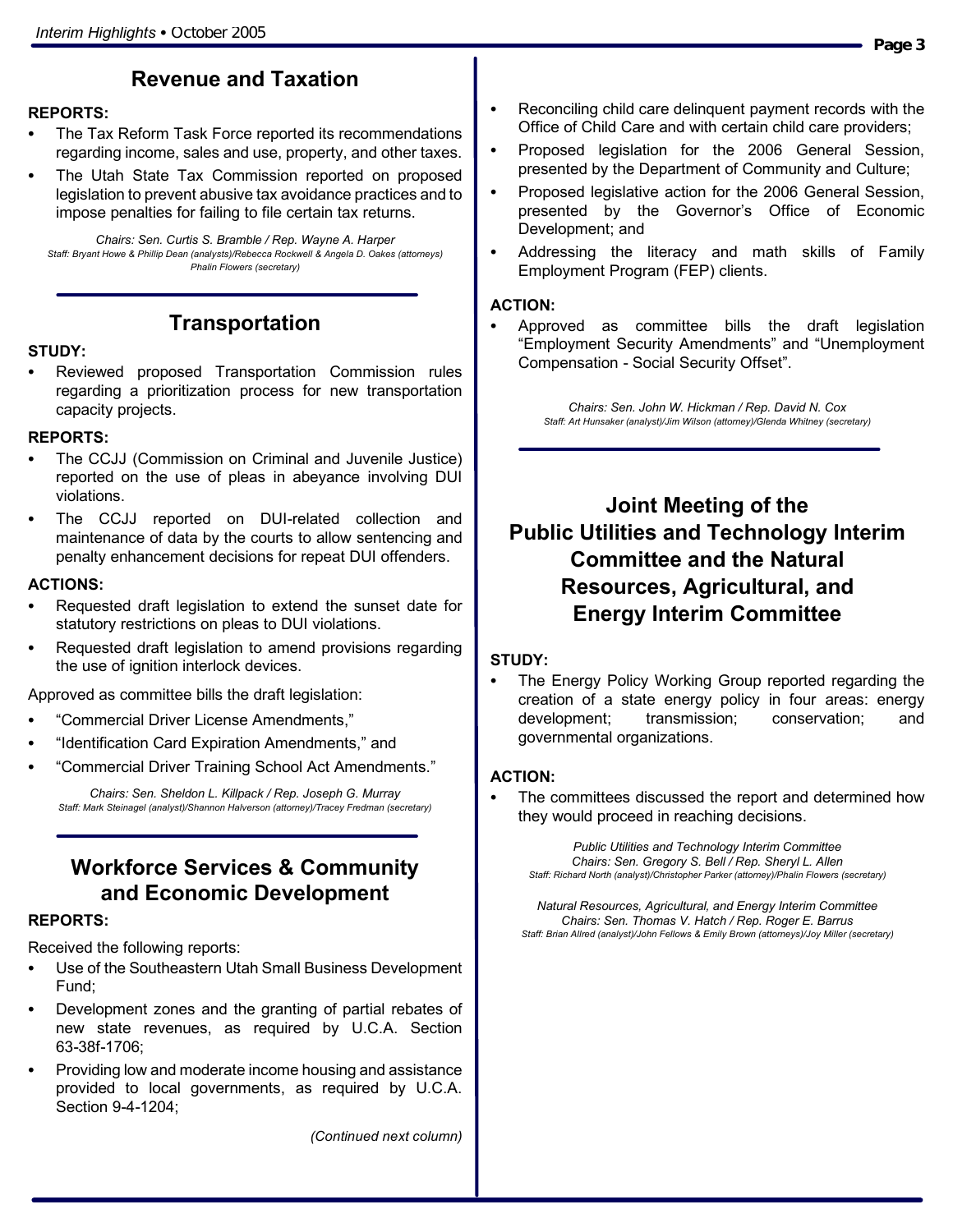# **Utah's State Website Ranks First in U.S**.

Utah's official web portal, Utah.gov, is the best state government Web site in the nation. In Brown University's sixth annual study of state and federal eGovernment performance, www.Utah.gov earned the highest ranking in the country, up from third place last year.

Researchers at Brown University's Taubman Center for Public Policy evaluated over 1500 state sites, including federal and state Web sites, against a broad range of criteria related to government functions and constituent services. "Utah.gov is extremely easy to navigate with the most popular online services front and center on the homepage," said Darrell M. West, director of Brown University's Taubman Center for Public Policy and American Institutions and the author of the study. "And with a link in the header to the online services menu as well as around-the-clock customer service, finding the information you need can be quick and easy."

Additionally, the Brown study notes, Utah.gov offers up-to-the-minute government news, alerts, traffic, and weather. Links to Utah's privacy and accessibility policies can be found at the bottom of every page. Utah.gov was also ranked first in the nation in the Center for Digital Government's 2003 Best of the Web competition. In 2004 alone, Utah.gov processed 2.4 million transactions and experienced over 17 million visits. *(Information from www.Brown.edu and www.TMCnet.com)*



**Office of the Legislative Fiscal Analyst** House Building, Suite W310 · Salt Lake City, UT · 84114 (801) 538-1034

**Office of the Legislative Auditor General** House Building, Suite W315 • Salt Lake City, UT • 84114 (801) 538-1033

For more information about legislative activities, contact one of the legislative offices or visit our website at: www.le.utah.gov

*Editors: Susan Creager-Allred & Stewart Smith Editors: Susan Creager Allred & Stewart E. Smith*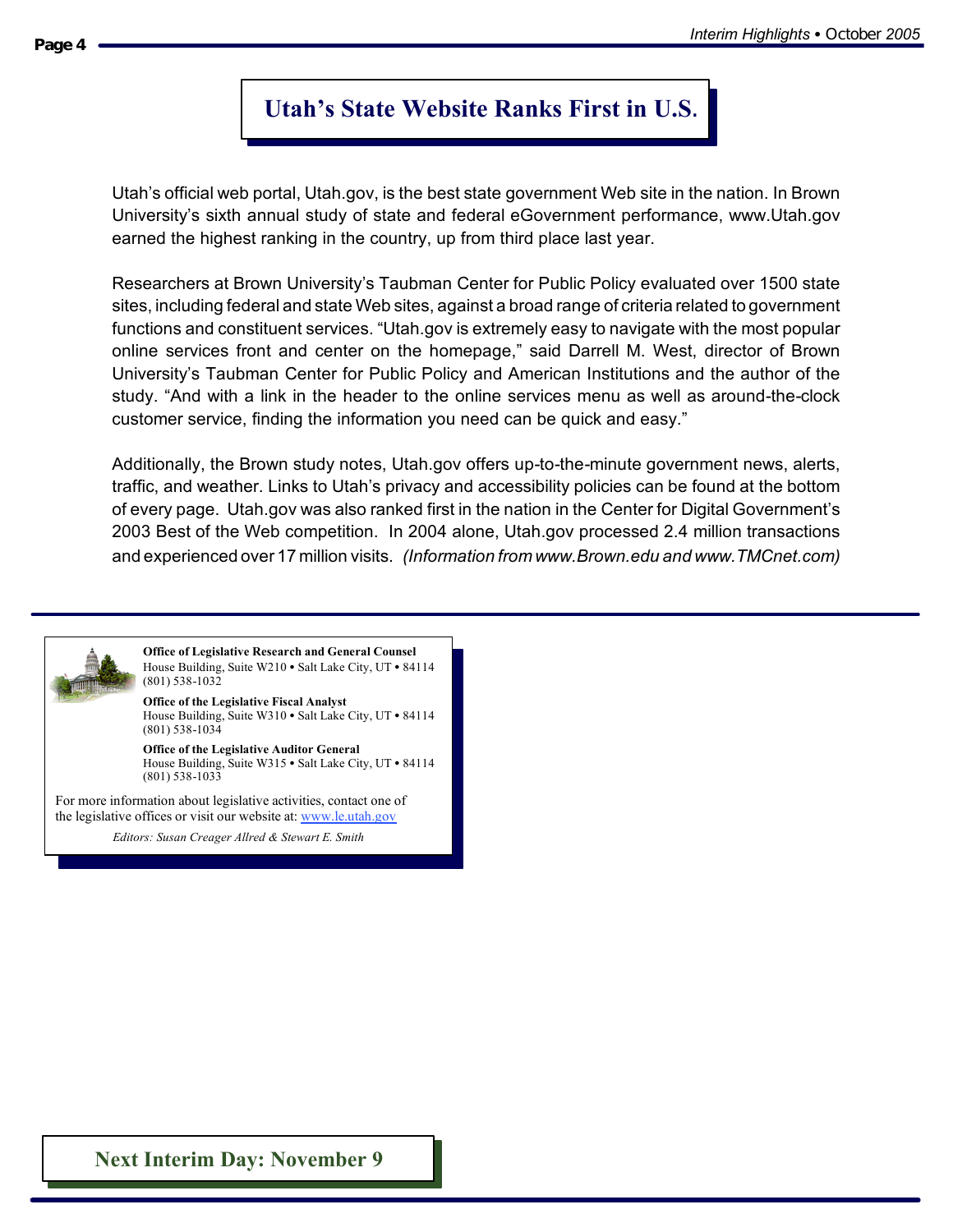

# FISCAL HIGHLIGHTS

DIRECTOR

# **EXECUTIVE APPROPRIATIONS COMMITTEE**

CO-CHAIRS:

SENATOR LYLE HILLYARD - REPRESENTATIVE RON BIGELOW

**Report:** Federal Funds

**Summary:** Sophia DiCaro, Governor's Office of Planning and Budget, presented the list of federal fund grant applications since the last EAC meeting. The listing shows two new applications and five reapplications that require action by the EAC, seven applications that have been approved by the Governor, and the tracking of over three hundred outstanding federal fund grants.

**Committee Action:** The committee approved seven applications to continue through the application process.

**Staff Contact:** Juliette Tennert

**Report:** USTAR Initiative Long-range Plans.

**Summary:** The Utah Science, Technology and Research (USTAR) Economic Development Initiative is an effort to join the Utah business community and the State's research universities. The Legislature appropriated \$4 million in ongoing General Funds to fund research teams and a supplemental appropriation of \$3.35 million for equipment and supplies.

The FY 2007 proposal requests ongoing funding that includes: \$25 million for additional research teams, \$3 million for business innovation outreach centers, and \$3 million for a commercialization project. An additional \$250 million in one-time revenue is requested for four buildings. The state funding is expected to result in significant new outside grant funding, new companies, new jobs, and new tax revenues. It was noted that these results will not be immediate, but will grow significantly over time.

**Committee Action:** The committee approved a motion requiring semi-annual reporting from USTAR. The LFA and GOPB should develop a format for the report, which should include performance and accountability indicators reflecting key outcomes.

**Staff Contacts:** Spencer Pratt & Andrea Wilko

# **N E W LFA S TAFF**

We welcome two additions to our fiscal analyst staff -

- • Derek Byrne previously worked for the Legislative Auditor General. Derek will join Gary Ricks as staff support to the Executive Offices and Criminal Justice Appropriation Subcommittee.
- Juliette Tennert recently completed graduate work in economics. Juliette's work will focus on state-wide economic analysis with Dr. Andrea Wilko. She will also track federal funds and the state retirement system.

**Report:** State Office of Education - School Technology Report

**Summary:** The State Office of Education (USOE), provided the committee with an overview on the use and funding of educational technology in the public schools. Roughly 38 percent of school computers are 4 or more years old. Often when students use school equipment they have to "power-down" in relation to equipment students use privately.

According to a Legislative Audit, for teachers and students to utilize technology in and efficient and effective manner, three components must be present: access to technology ; professional development opportunities in the use of technology; and, ongoing technical support to maintain the systems.

The presenters recommend an ongoing investment of \$25 million to support educational technology in the schools. This funding reflects a goal of 2 students per computer . The USOE also recommends that the local school districts provide a match to qualify for new technology funds. Districts would focus this match on educator professional development and technical support.

### **Staff Contacts:** Michael Kjar & Ben Leishman

**Report:** Washington County Flood Relief Expenditures

Verdi R. White, Director, Emergency Services and Homeland Security Division of DPS reported on the "to date" funding allocations to Washington County entities per HB 240. As of the third quarter, Washington County, Santa Clara, and St. George had spent \$3.8 million of the \$25 million appropriated. Local, county, and state officials answered questions from the Committee concerning the restoration effort.

Staff Contacts: Gary Ricks & Ivan Djambov

**Report:** Proposed Market Comparability Adjustment Options

**Summary:** Jeff Herring, Director of the Department of Human Resource Management (DHRM), discussed the effect of the Market Comparability Adjustments (MCAs) funded by the Legislature for FY 2006. Based on a Total-Comp-Index for 2005, bench marked positions gained approximately 5 points on the index. Mr. Herring was pleased with the progress made and will be providing some MCA funding options for consideration in the 2006 General Session. There was some discussion about the impact of benefits in the total index. While DHRM does consider benefits, difficulty in getting comparable information may necessitate the hiring of an out side consultant for future MCA studies.

**Staff Contact:** Andrea Wilko